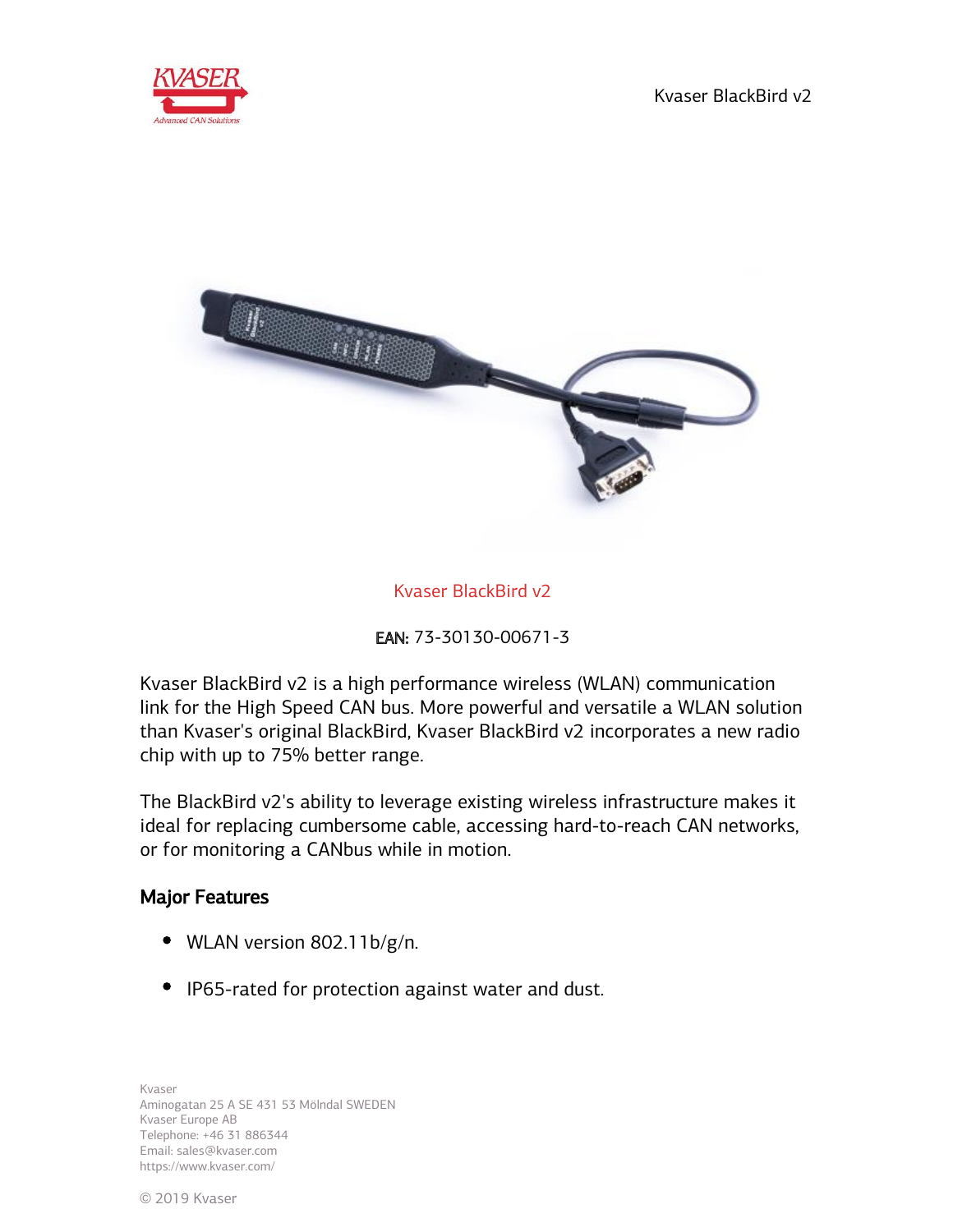

- Responds to increased market demand for iOS and Android API with a " device agnostic" HTTP-based REST API ([more info on REST](https://www.kvaser.com/rest-api/)>>)
- Up to 75% increased range.
- Works in AdHoc and Infrastructure mode.
- Lightweight but highly rugged aluminum housing.
- Polyurethane cabling suitable for extreme environments.
- Galvanic isolation of the CAN bus driver stage to protect the hardware.
- Interfaces the CAN bus with a standard D-SUB connector.
- Configured via USB connection.
- Can be used as a wired interface.
- Operating voltage CAN bus (7 40 V DC).
- Messages are time-stamped and synchronized with a precision of 25 microsecond.
- Supports High Speed CAN (ISO 11898-2).
- Supports 11-bit and 29-bit identifiers.

## **Warranty**

2-Year Warranty. See our General Conditions and Policies for details.

## **Support**

Kvaser Aminogatan 25 A SE 431 53 Mölndal SWEDEN Kvaser Europe AB Telephone: +46 31 886344 Email: sales@kvaser.com https://www.kvaser.com/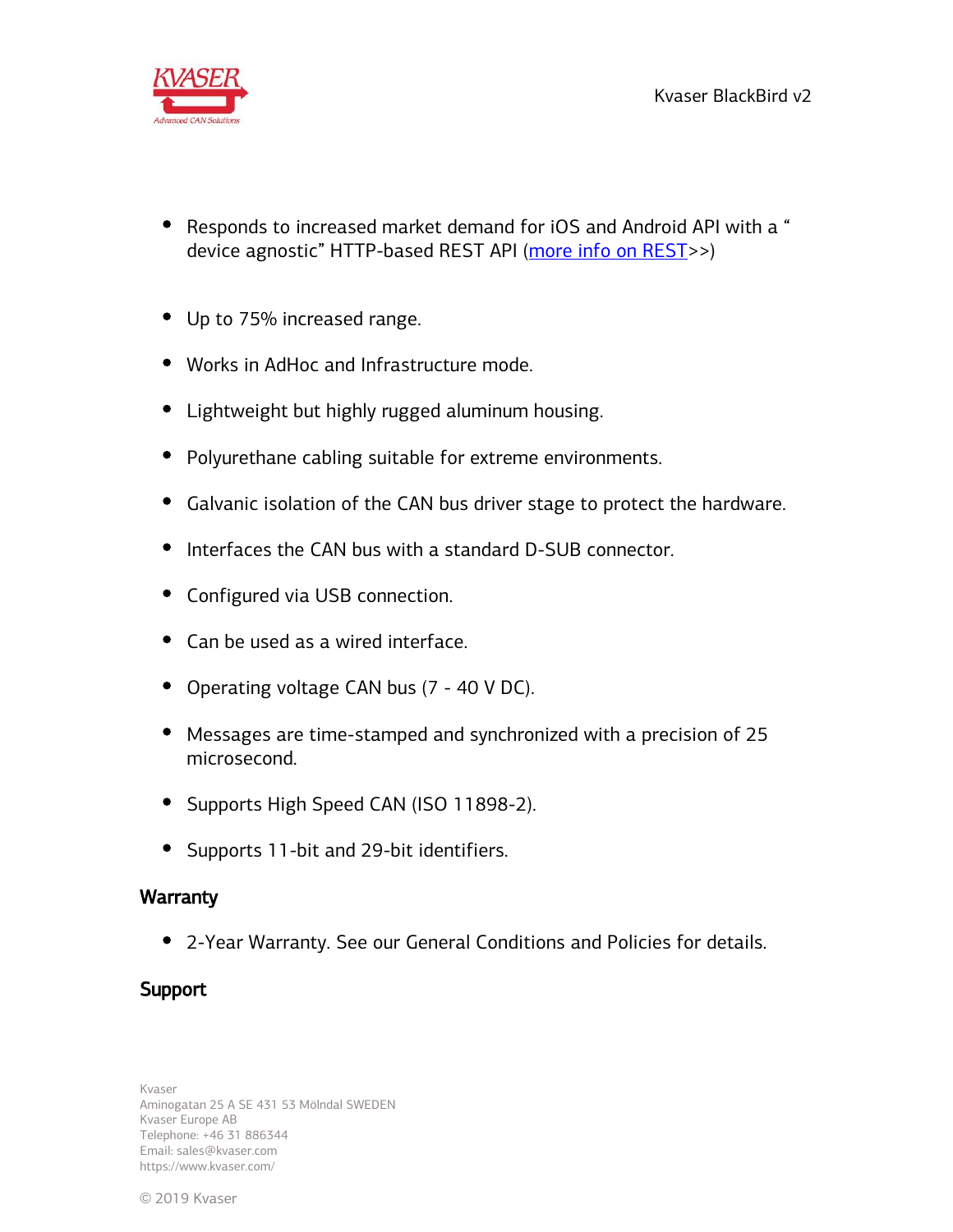

• Free Technical Support on all products available by contacting support@ kvaser.com.

# **Software**

- Documentation, software and drivers can be downloaded for free at www.kvaser.com/downloads.
- Kvaser CANLIB SDK is a free resource that includes everything you need to develop software for the Kvaser CAN interfaces. Includes full documentation and many program samples, written in C, C++, C#, Delphi, and Visual Basic.
- All Kvaser CAN interface boards share a common software API. Programs written for one interface type will run without modifications on the other interface types!
- J2534 Application Programming Interface available.
- RP1210A Application Programming Interface available.
- On-line documentation in Windows HTML-Help and Adobe Acrobat format.

Kvaser Aminogatan 25 A SE 431 53 Mölndal SWEDEN Kvaser Europe AB Telephone: +46 31 886344 Email: sales@kvaser.com https://www.kvaser.com/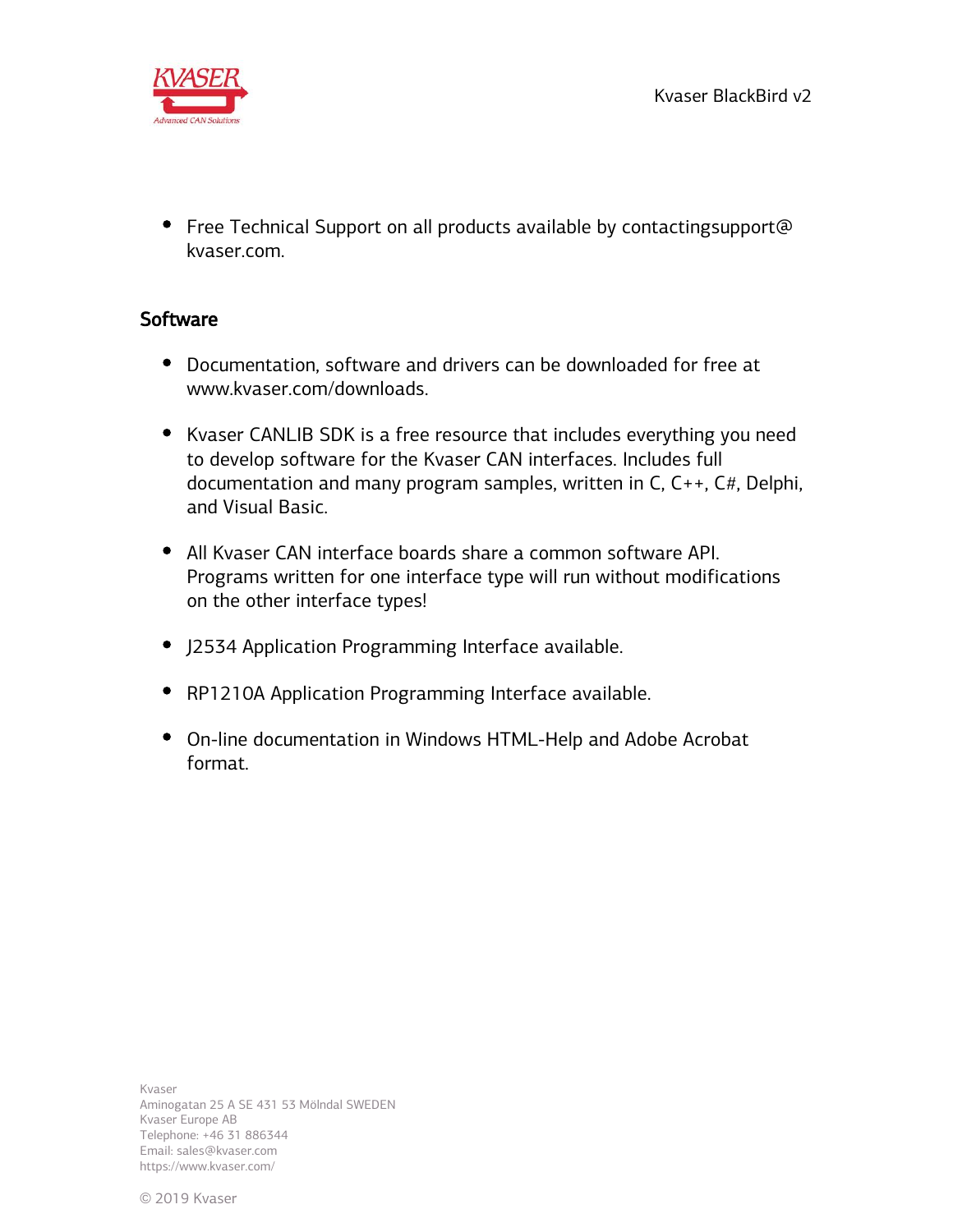

| <u>ILCHINICAL DATA - INVAJEN DEACNDIND VZ</u> |                            |
|-----------------------------------------------|----------------------------|
| <b>STATUS</b>                                 | Active                     |
| WEIGHT (G)                                    | 165.0                      |
| <b>IP CLASS</b>                               | <b>IP65</b>                |
| <b>STATUS</b>                                 | Active                     |
| OPERATING TEMPERATURE RANGE (C)               | -40.00 to 70.00            |
| API, FREE                                     | Kvaser API, J2534, RP 1210 |
| MINIMUM BITRATE (KBPS)                        | 40                         |
| ERROR FRAME DETECTION                         | Yes                        |
| <b>ON-BOARD BUFFER</b>                        | Yes                        |
| <b>CB BOARD</b>                               | No                         |
| <b>EMBEDDED SCRIPT</b>                        | No                         |
| WIDTH (MM)                                    | 30                         |
| <b>GALVANIC ISOLATION</b>                     | Yes                        |
| CAN FD                                        | No                         |
| # OF CAN CHANNELS                             | $\mathbf{1}$               |
| PLAY BACK LOG FILE                            | No                         |
| <b>EMBEDDED SCRIPT</b>                        | No                         |
| WEIGHT (G)                                    | 200.0                      |
| NETWORK CHANNEL(S)                            | 1 x CAN HS                 |
| PC INTERFACE                                  | WiFi                       |
| <b>ON-BOARD BUFFER</b>                        | Yes                        |
| CAN FD                                        | No                         |
| RUGGED                                        | No                         |
| MSGRATE TX MAX                                | 15000                      |
| PRODUCT GROUPS                                | Blackbird                  |
| <b>CASING MATERIAL</b>                        |                            |
| ERROR COUNTERS READING                        | Yes                        |

## TECHNICAL DATA - KVASER BLACKBIRD V2

Kvaser

Aminogatan 25 A SE 431 53 Mölndal SWEDEN Kvaser Europe AB Telephone: +46 31 886344 Email: sales@kvaser.com https://www.kvaser.com/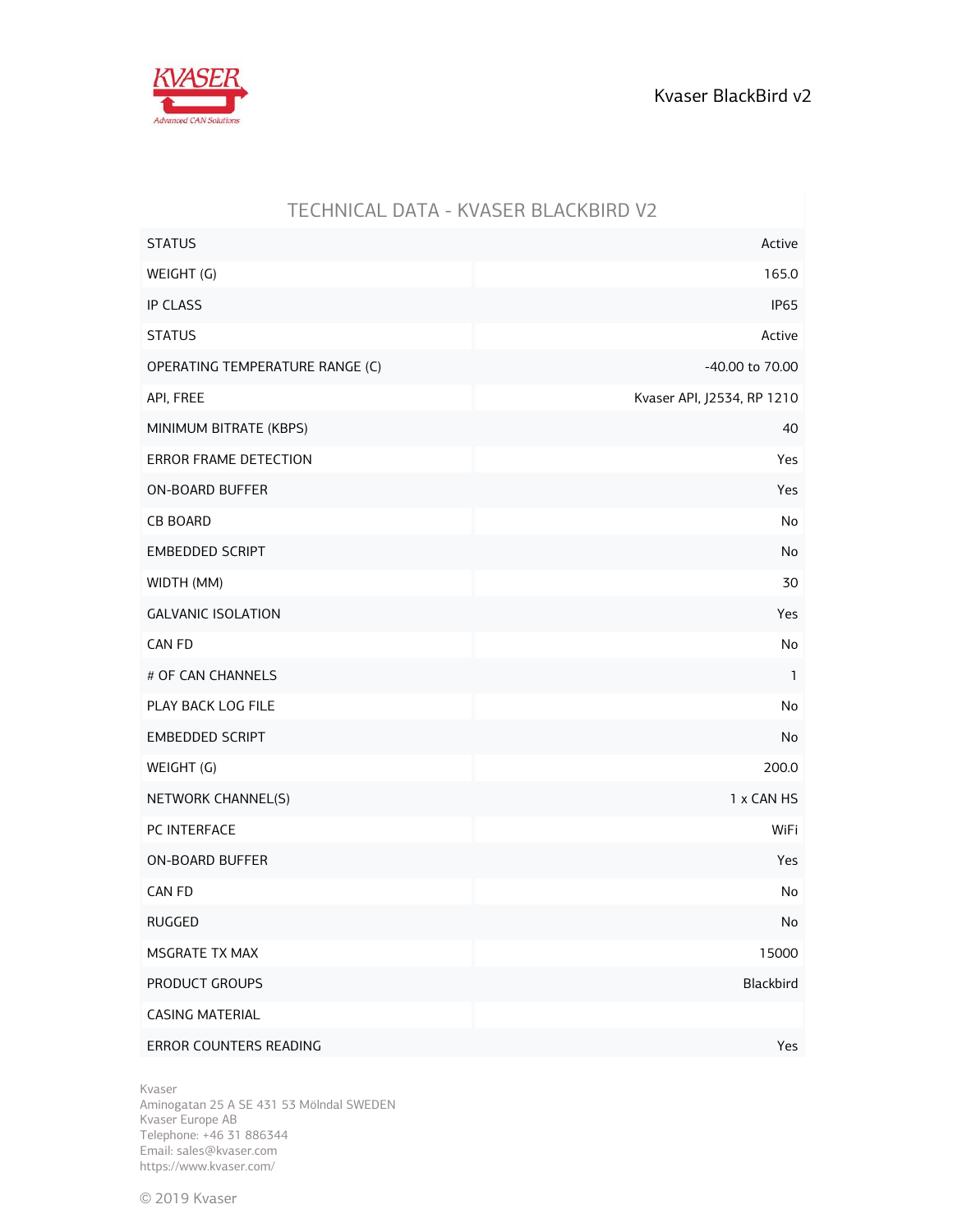

| NETWORK CHANNEL(S)              | 1 x CAN HS                              |
|---------------------------------|-----------------------------------------|
| CONNECTOR                       | DSUB <sub>9</sub>                       |
| OPERATING SYSTEM                | Win XP, Win 7, Win Vista, Win 10, Win 8 |
| OPERATING SYSTEM                | Win XP, Win 7, Win Vista, Win 10, Win 8 |
| <b>CASING MATERIAL</b>          | Aluminium                               |
| <b>CLOCK SYNC</b>               | No                                      |
| SOUND                           | No                                      |
| OPERATING TEMPERATURE RANGE (C) | -40.00 to 70.00                         |
| <b>CB BOARD</b>                 | No                                      |
| <b>ON-BOARD TX BUFFER</b>       | Yes                                     |
| PRODUCT GROUPS                  | Blackbird                               |
| # OF CAN CHANNELS               | 1                                       |
| API, LICENCED                   |                                         |
| <b>ERROR FRAME GENERATION</b>   | Yes                                     |
| MSGRATE RX MAX                  | 15000                                   |
| ON-BOARD RX BUFFER              | Yes                                     |
| <b>CERTIFICATIONS</b>           | CE, RoHS                                |
| <b>ERROR FRAME GENERATION</b>   | Yes                                     |
| ON-BOARD RX BUFFER              | Yes                                     |
| SILENT MODE                     | Yes                                     |
| MSGRATE RX MAX                  | 15000                                   |
| LENGTH (MM)                     | 170                                     |
| <b>CLOCK SYNC</b>               | No                                      |
| API, LICENCED                   | None                                    |
| API, FREE                       | Kvaser API                              |
| HEIGHT (MM)                     | 17                                      |
| CONNECTOR                       | DSUB <sub>9</sub>                       |
| MAXIMUM BITRATE (KBPS)          | 1000                                    |

Kvaser

Aminogatan 25 A SE 431 53 Mölndal SWEDEN Kvaser Europe AB Telephone: +46 31 886344 Email: sales@kvaser.com https://www.kvaser.com/